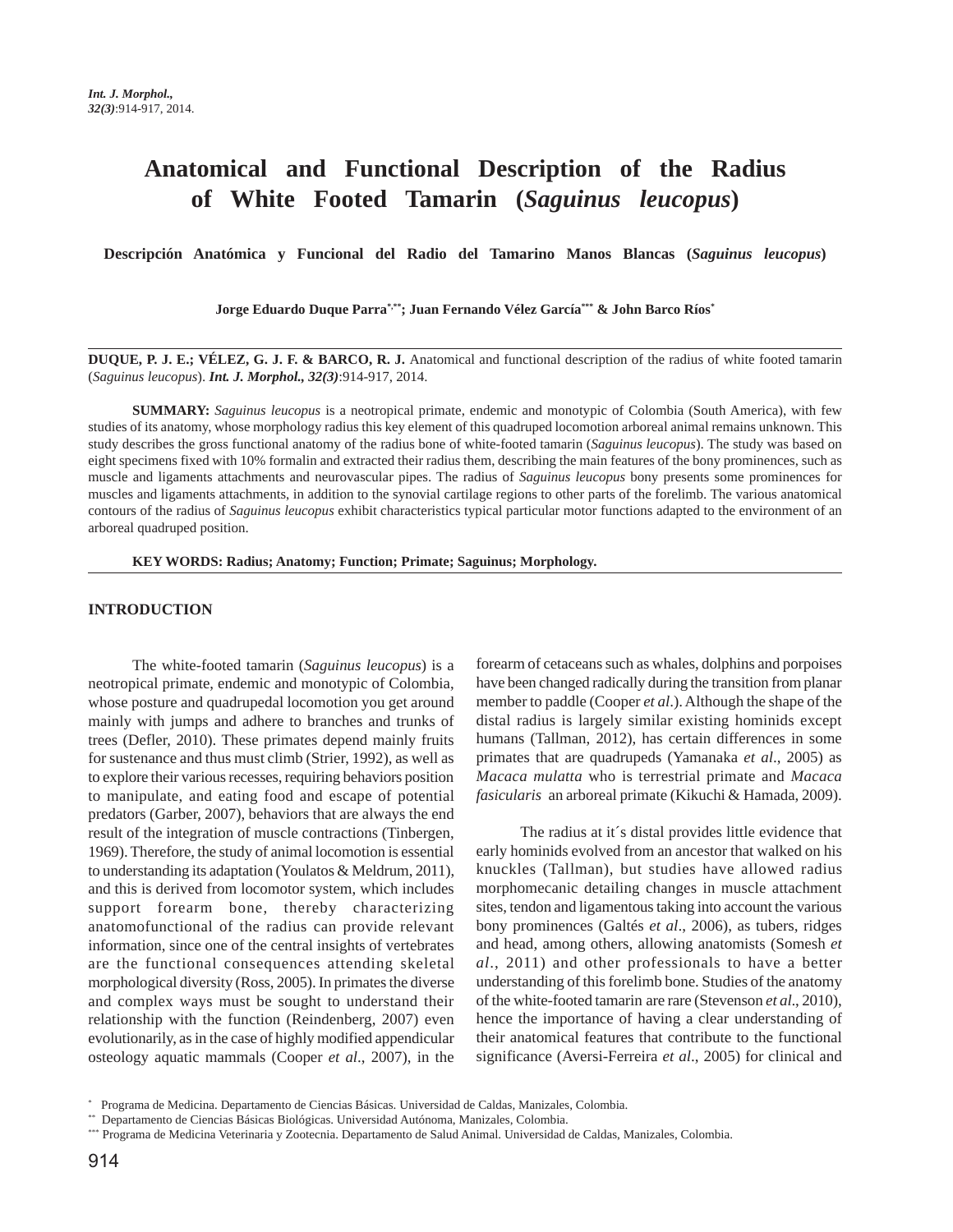surgical procedures. This anatomical knowledge will also serve to explain, in general, how early hominids were adapted for a wide variety of locomotives postures (Tallman), approaching the various adaptations (Aversi-Ferreira *et al*.) of primates to their environment, which in this case correspond to a branch of nonhuman primates that occupy a wide range of habitats in America, from Mexico to Argentina (Youlatos & Meldrum), including Colombia. The study of radius of *Saguinus leucopus* contributes to understanding locomotion intra-specific and comparative analysis with other species.

## **MATERIAL AND METHOD**

Eight specimens of white-footed tamarin (*Saguinus leucopus*) were used, four females and four males weighing between 300 and 460 g, who died of natural causes between 2012 and the first quarter of 2013, in the centers and wildlife assessment of CORPOCALDAS (Colombia). Infiltrations were fixed by subcutaneous, intramuscular and cavities with a solution of 10% formalin, 5% mineral oil and 1% carbolic acid. The specimens were immersed in the same solution for a minimum period of 48 hours. They performed dissections of the forearm from the plane surface of the deep, and photographic records were kept of the proceedings in which it emphasized the functional anatomy of the radius. The anatomical findings were described according to the terminology of Veterinary Anatomical Payroll 2012 (ICVGAN, 2012) and the 1998 International Anatomical Terminology (FICAT, 1998).

#### **RESULTS AND DISCUSSION**

In the radius of *Saguinus leucopus* bony prominences were found for muscle and ligament attachments, in addition to the synovial cartilage regions to other parts of the forelimb, we assume in the self-description of quadrupeds. The radius occupies an oblique position, where its proximal epiphysis is in cranial-lateral position, while his shaft and

distal epiphysis are cranial-medial position. In its proximal epiphysis is recognized elliptical head, at whose end locates a fovea to articulate with humeral condyle head, allowing flexion and forearm rotation. The head is surrounded by the annular ligament fixation and joins it articulation with the ulna. Immediately distal to the joint circumference is the radial neck. At the proximal end of the shaft, near the neck of the epiphysis, there is a prominent bone: a tuberosity on the caudal lateral face in which a groove is formed for attachment of biceps brachial muscle. The shaft of the radius has a shape elongated in which there are three sides, one side and a flat head and a rounded medial and three edges, a blunt head, one corresponding to sharp flow edge which is fixed interosseous membrane, which is partly translucent, partly ligamentous, where the latter forms a greater prominence of this edge in its proximal portion and a third medial border, posing in the middle third of a rough surface for the insertion of the pronator teres muscle (Figs. 1–3).

From tuberosity shows an oblique line that reaches the medial border on attachment the supinator muscle. In the distal epiphysis is recognized very sharp styloid process, which continues in a proximal direction, and a short drive from its medial border, with a crest well developed and acute supra-styloid process where brachioradialis muscle is attachment (Figs. 1 and 2). Among them and their cranial face a groove is formed by coursing the tendon of abductor longus muscle. No there is a notch, at least obvious to articulate with the head of the ulna. In the central region of the cranial face of the distal epiphysis presents a way of bony tubercle, and on each side of this short run two rows, one medial for the passage of the tendons of the extensor carpi radialis longus and extensor carpi radialis brevis muscles, and one lateral to the extensor tendons pass deep first and second fingers, while on its face has a surface



Fig. 1. Cranial view of the left radius of *S. leucopus*



Fig. 2. Caudal view of the radius of *S. leucopus.*



Fig. 3. View of the interosseous membrane between the interosseous edges of radius and ulna.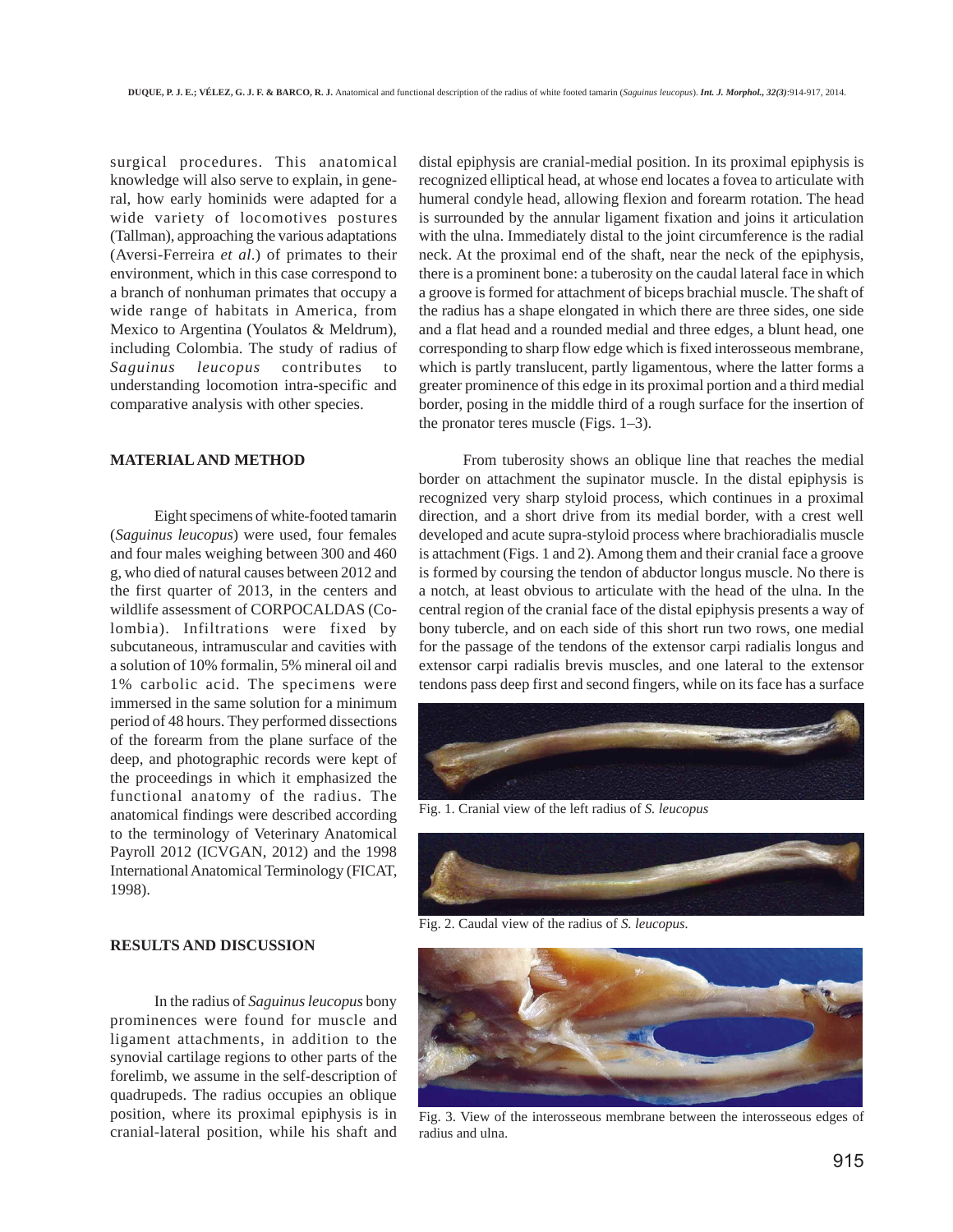flow for the insertion of pronator quadrates muscle. Finally, at the end of the epiphysis is a slight concavity to form the articular surface of the carpus.

Similar findings to ours have been described in the proximal epiphysis of the radius of *S oedipus*, a species of the same genus as the *S leucopus*, a pattern similarly as quadrupedal arboreal locomotion (Ackermann, 2003). A species of primate quadrupedal locomotion, such as *Galago senegalensis* presents a proximal epiphysis more cranial that the human radius (Stevens *et al*., 1977), and also has a provision similar to that found by us in *S. leucopus.* Consistent with the shape of the distal radius noticed that, as already indicated, is largely similar across existing hominids (Tallman), although the *S leucopus* found individual features such as the development of a ridge suprastyloid. Studies in the radius of different primate species have been determined to prominence for the insertion of the brachioradialis muscle is very pronounced in Cebus, Lemur

and Galago, and also in some Cynopithecinae (Mivart, 1867), similar to *S. leucopus* which by their, define as crest morphology.

# **CONCLUSIONS**

The various bony prominences of the radius of whitefooted tamarin (*Saguinus leucopus*), among which stands out the fovea radial articular circumference, radial tuberosity, styloid process, supra-styloid crest and grooves for various tendons, show a striking resemblance to human radius, but in the radius of the Titi gray, some reliefs and edges are more developed and notorious, which suggests that facilitate better integration sinewy and fleshy origin for those muscles that develop motor functions in accordance with the environment in which they operate as to jump and attached to the trunks and branches of trees in quadruped position.

**DUQUE, P. J. E.; VÉLEZ, G. J. F. & BARCO, R. J.** Descripción anatómica y funcional del radio del tamarino manos blancas (*Saguinus leucopus). Int. J. Morphol., 32(3)*:914-917, 2014.

*Saguinus leucopus* es un primate neotropical, endémico y monotípico de Colombia, con escasos estudios sobre su anatomía, y por ende de la morfología radial, elemento fundamental para la locomoción cuadrúpeda de este animal arbóreo que permanece desconocida. El objetivo fue describir la anatomía macroscópica y funcional de los relieves óseos del radio del titi gris (*Saguinus leucopus*). Se tomaron como base del estudio ocho especímenes fijados con formalina al 10% y de ellos se extrajeron sus radios, describiendo completamente su anatomía macroscópica. Los principales relieves óseos con sus funciones de fijación muscular y ligamentosa, y canalizaciones neurovasculares. El radio del *Saguinus leucopus* presenta algunas prominencias óseas fijaciones musculares y ligamentosas, además presenta regiones de cartílago sinovial para articular con otras partes del miembro anterior. Los variados relieves anatómicos del radio del *Saguinus leucopus* presentan características típicas particulares, adaptadas a funciones motoras para su ambiente propio de una posición arbórea cuadrúpeda.

**PALABRAS CLAVE: Radio; Anatomía; Función; Primate; Saguinus; Morfología.**

## **REFERENCES**

- Ackermann, R. R. A comparative primate anatomy. Dissection manual. University of Capetown, 2003. Disponible en: *http:// web.uct.ac.za/depts/age/people/dissect.pdf*
- Aversi-Ferreira, T. A.; Roqueline, A. G.; Aversi-Ferreira, R. A.; Silva, Z.; Gouvêa-E-Silva, L. F. & Penha-Silva, N. Estudo anatômico de músculos profundos do antebraço de *Cebus apella* (Linnaeus, 1766). *Acta Sci. Biol. Sci., 27(3)*:297-301, 2005.
- Cooper, L. N.; Dawson, S. D.; Reidenberg, J. S. & Berta, A. Neuromuscular anatomy and evolution of the cetacean forelimb. *Anat. Rec. (Hoboken), 290(9)*:1121-37, 2007.
- Defler, T. R. *Historia Natural de Primates Neotropicales*. Bogotá, Universidad Nacional de Colombia, 2010.
- Federative International Committee on Anatomical Terminologies (FICAT). Terminologia Anatomica. International Anatomical Terminology. New York, Thieme, 1998.
- Garber, P. A. *Primate locomotor behavior and ecology*. En: Campbell, C.; Fuentes, A.; MacKinnon, K. C.; Panger, M. & Bearder, S. (Eds.). Primates in perspective. Oxford, Oxford University Press, 2007.
- International Committee on Veterinary Gross Anatomical Nomenclature (ICVGAN). *Nomina Anatomica Veterinaria.* Hannover, World Association of Veterinary Anatomists, 2012.
- Kikuchi, Y. & Hamada, Y. Geometric characters of the radius and tibia in *Macaca mulatta* and *Macaca fascicularis*. *Primates, 50(2)*:169-83, 2009.